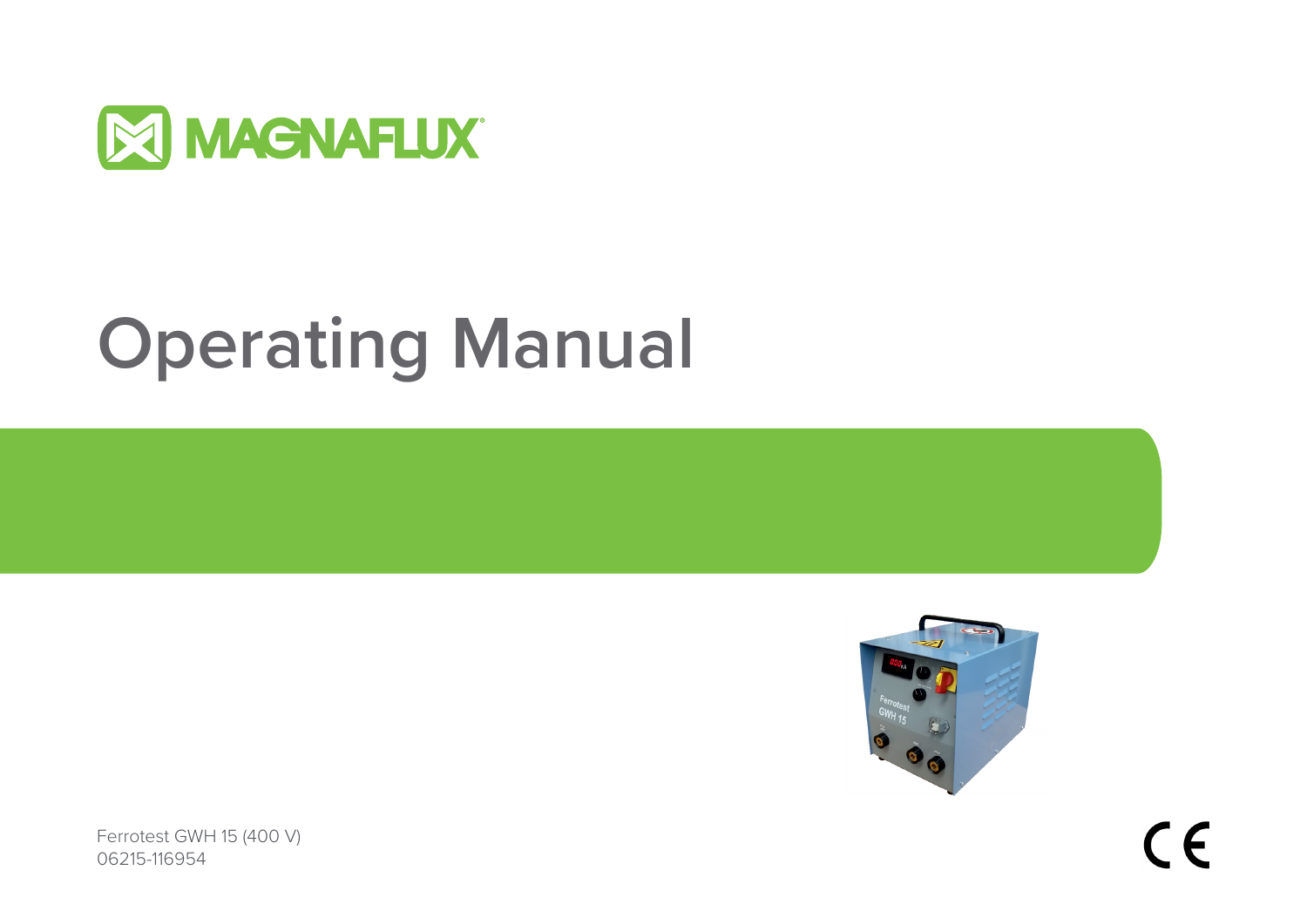# **CONTENTS**

| Important safety information                        | 1 |
|-----------------------------------------------------|---|
| Instructions for safe use                           | 1 |
| Exposure to magnetic fields                         | 3 |
| Technical information                               | 3 |
| Magnetic particle inspection                        | 3 |
| Features                                            | 3 |
| Additional equipment                                | 3 |
| Accessories                                         | 4 |
| Operation                                           | 4 |
| Operating elements                                  | 4 |
| Installation                                        | 4 |
| Test procedure                                      | 5 |
| Demagnetisation                                     | 5 |
| Important information concerning the test procedure | 6 |
| Residual magnetism                                  | 6 |
| Maintenance                                         | 6 |
| Technical data                                      | 7 |
| <b>EC/EU Declaration of Conformity</b>              | 7 |
|                                                     |   |

This operation manual must be kept at the place of work and be accessible to operators and maintenance personnel at all times.

# **Unit no. 15**

# **Order no. 215-**

# **1. IMPORTANT SAFETY INFORMATION**

# **1.1 INSTRUCTIONS FOR SAFE USE**

The Ferrotest GWH 15 is manufactured to the highest technical standards. However, injury and damage can be caused by incorrect installation/assembly, inappropriate use and unauthorised removal of covers or safety devices.

You can ensure safe handling and trouble-free operation of your unit by observing general safety and accident prevention regulations, including the advice outlined below.

- Familiarise yourself with the unit's construction and method of operation. If necessary, contact the manufacturer - Magnaflux GmbH - for instruction/training.
- Follow the operating instructions carefully.
- DO NOT allow untrained personnel to operate the unit.
- Only allow authorised personnel who are aware of the potential dangers of electromagentic exposure into the areas where the unit is being used.
- Power cables can pose a trip hazard take care when installing and using the equipment.
- Like all portable testing units, the Ferrotest GWH 15 poses a crushing hazard to feet. Wear safety shoes at all times while moving or operating the unit.
- DO NOT attempt to modify or customise the unit. If you attempt any unauthorised modifications, Magnaflux GmbH - the manufacturer - is released from any and all responsibility and liability.

# **IN AN EMERGENCY:**

# **Immediately disconnect the high-Current generator from the power supply.**

The mains switch serves as a mains isolation.

- OFF position is marked '0'.
- ON position is marked '1'.

With the switch in the OFF.position, the machine is isolated from the power supply and the switch can be secured with a padlock.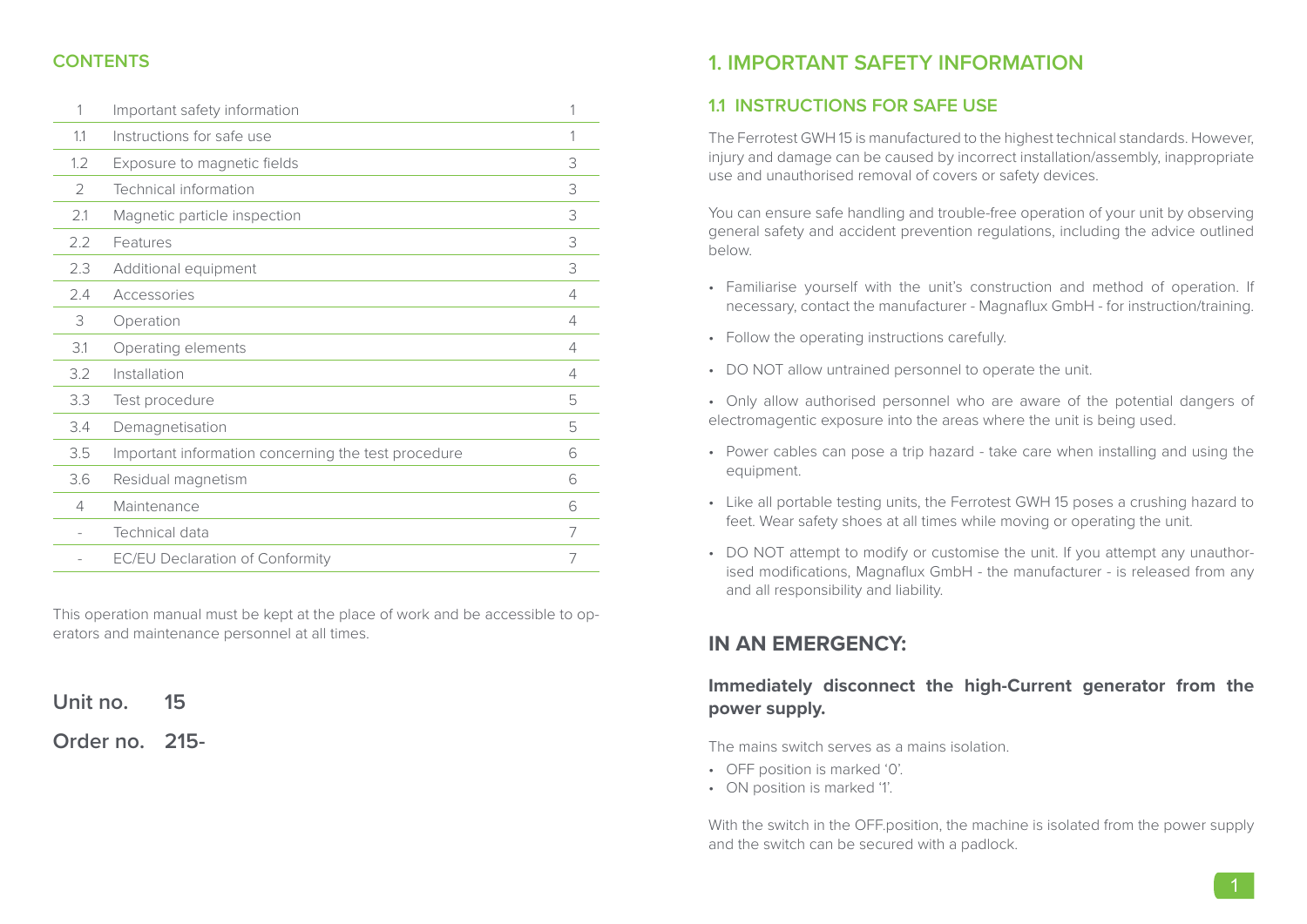Faulty or disassembled safety devices can also be dangerous. If in doubt:

- **1.** Switch off the device immediately
- **2.** Secure it against being switched on again.
- **3.** If necessary, isolate it from the power supply

#### **Obligations of the operator**

You, as the operator, are obligated to:

- comply with the requirements of the industrial safety regulations.
- ensure that the device is operated only by persons who:
	- **-** are familiar with the basic regulations concerning industrial safety and prevention of accidents;
	- **-** have been trained in the operation of the device;
	- **-** have read and understood this manual.

#### **Obligations of other personnel**

All persons who are entrusted with work on this device, are obligated to:

- observe the basic regulations regarding industrial safety and prevention of accidents;
- read and strictly follow this operation manual before starting work.

The following must be carried out by trained and authorised personnel only:

- assembly and commissioning
- connecting the device to supply lines
- operating the device
- maintenance and repairs\*
- transportation of the device

Anyone being trained on the use of this device must be supervised at all times.

\* Do NOT make any additions or modifications to the device without the prior written consent of the manufacturer, Magnaflux GmbH.

#### **Replacement parts and consumables**

Use only original parts or parts approved by Magnaflux GmbH. The use of replacement parts and consumables from third party manufacturers may damage the device and make it hazardous to use. Magnaflux GmbH accepts no liability for damage resulting from the use of unapproved parts.



# **DANGER OF ELECTROCUTION**

Make sure the power cable is undamaged before using this equipment. Inspect the cable regularly.

Never use water to clean this equipment. Do not use a highpressure cleaner.

Repair work on the unit's electrical system should be only carried out by qualified personnel. Unplug the cable before opening the unit.



# **CRUSHING HAZARD**

The Ferrotest GWH 15 unit is not equipped with brakes. Do not use on unlevelled ground. Even when parking on a flat surface, secure the unit in all driving direction using chocks or wedges.

Wear safety shoes at all times while moving or operating the unit.



#### **RISK OF BURNS WHEN USING UV LAMPS**

Always follow the relevant operating instructions when using UV lamps.

#### FIRE HAZARD WHEN USING OIL-BASED TESTING AGENTS

Oil-based testing agenst are highly flammable. Only use non-volatile test oils with a minimum flash point of 100°C. Follow the supplier's instructions for use. When using test oils, ensure that appropriate fire extinguishers are available within the test area.

To avoid sparking, the magnetic contacts must always be clean bare metal.

The Ferrotest GWH 15 unit features the following safety and information signs:

| <b>Sign</b>                                                                     | Location                        |
|---------------------------------------------------------------------------------|---------------------------------|
| Pictogram: 'Prohibited for Pacemaker Wearers'   Front panel or operating panel. |                                 |
| Text: "Operate in a dry environment"                                            | Front panel or operating panel. |
| Text: "Unplug power cable before opening<br>machine"                            | Back panel                      |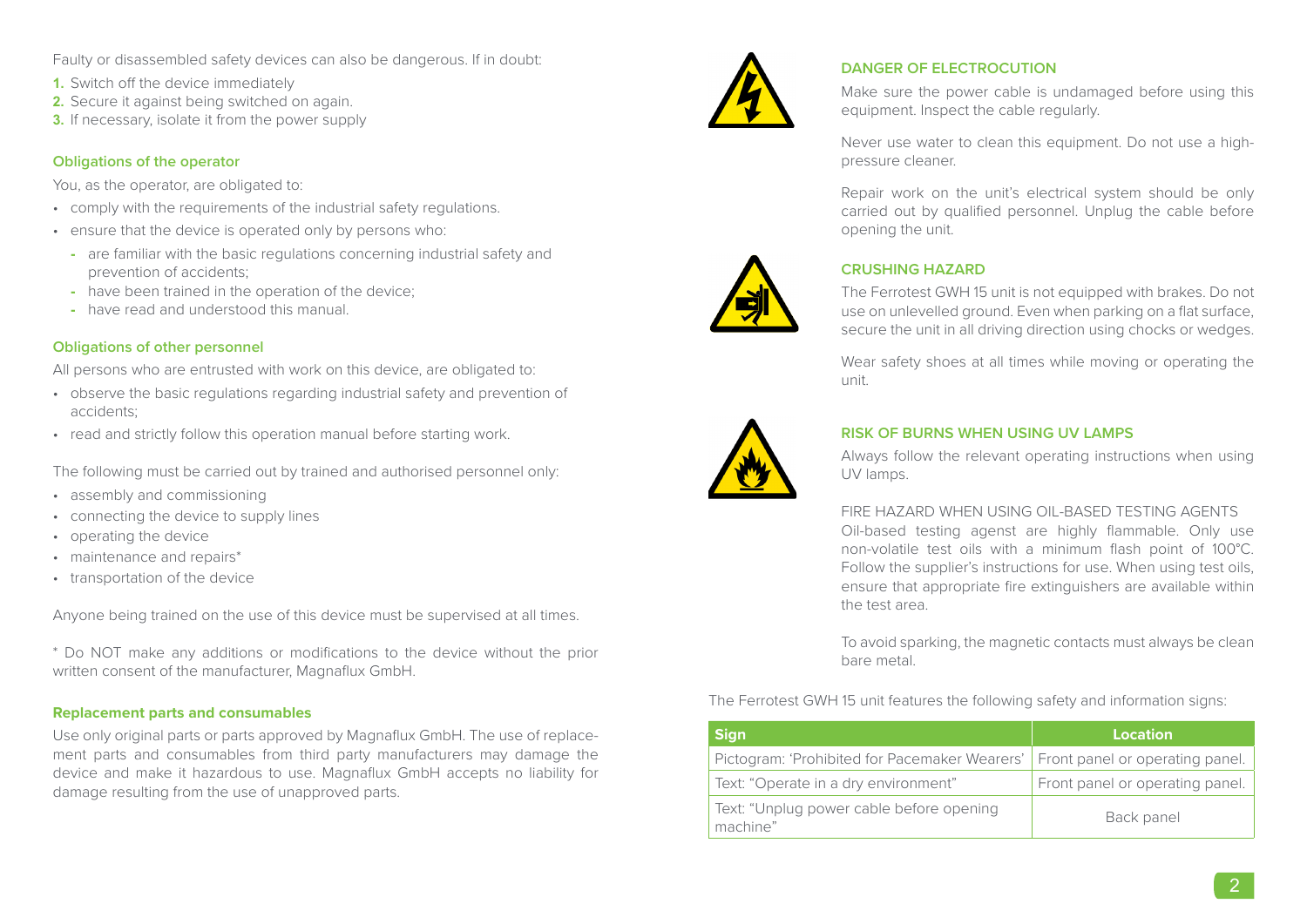# **1.2 EXPOSURE TO MAGNETIC FIELDS**



**WARNING:** Strong magnetic fields can have serious health effects.

- Do not attempt to repair or rebuild the unit.
- Observe the minimum safety distances specified by BGV B11 Accident prevention regulation - Electromagnetic fields.
- Do not carry magnetic and electronic data carriers with you.



#### **DANGER TO LIFE FOR PERSONS WITH CARDIAC PACEMAKERS**

Magnetic fields can interfere with cardiac pacemakers, insulin pumps and other implanted devices. If you wear a pacemaker, you must get a clearance certificate from your doctor before using this yoke.

#### **DO NOT USE THIS EQUIPMENT IF YOU:**

- have a pacemaker, insulin pump or other implanted device.
- have any metallic implants.
- are pregnant.
- are under 16 years of age.

The grey shaded zone in this diagram (right) shows the area of increased exposure to magnetic fields during operation of the Ferrotest GWH 15. The operator must measure and mark out this area in their own workplace and spend the shortest time possible within this zone.

All other personnel should, wherever possible, stay outside this zone and maintain the following minimum safety distances from the high-current generator, the connected high-current cables and the magnetising device:



S = area of increased exposure

- people without body-implanted devices: 0.5 m / 1' 8"
- people with body-implanted devices (e.g. pacemakers): 3 m / 9' 10"

#### **Important: magnetic fields can penetrate through walls!**

#### Applicable regulations:

- BGV B11 Accident prevention regulation Electromagnetic fields (June 2001)
- International Commission on Non-Ionizing Radiation Protection (ICNIRP) (1998).

# **2. TECHNICAL INFORMATION**

# **21 MAGNETIC PARTICLE INSPECTION**

The Ferrotest mobile crack detection systems is designed specifically for nondestructive testing (NDT) of magnetic materials, known as magnetic particle inspection (MPI). The five key requirements for effective MPI magnetic particle inspection are:

- A qualified and competent tester
- Choosing the right testing method
- Using optimal testing equipment and test agent
- Using the proper lighting
- Carrying out the test correctly

# **2.2 FEATURES**

The Ferrotest family of machines are designed as mobile inspection systems and can be either carried or transported as required, depending on the model. Standard models are:

- Ferrotest: Alternating Current (AC)
- Ferrotest GWH: Alternating Current (AC) and Half-Wave Direct Current (DC).

Depending upon the machine model, you can switch between AC and DC operation by plugging the high-current cable in the designated socket or using the selector switch. Both types of current are supplied from a high-current transformer; the DC is supplied to a rectifier, which is connected downstream from the highcurrent transformer.

#### **2.3 ADDITIONAL EQUIPMENT**

The standard additional equipment outlined below is built into the Ferrotest machines to cover a broad range of inspection problems.

#### **Constant Current Control**

The test current that needs to be applied at a current flux in order to achieve an appropriate magnetic field strength is influenced by an external circuit resistance. To compensate for any increased resistance, the test current must also be increased. The constant current control automatically compensates current levels, eliminating the need for manual adjustments caused from changing electrode distances or various work piece lengths.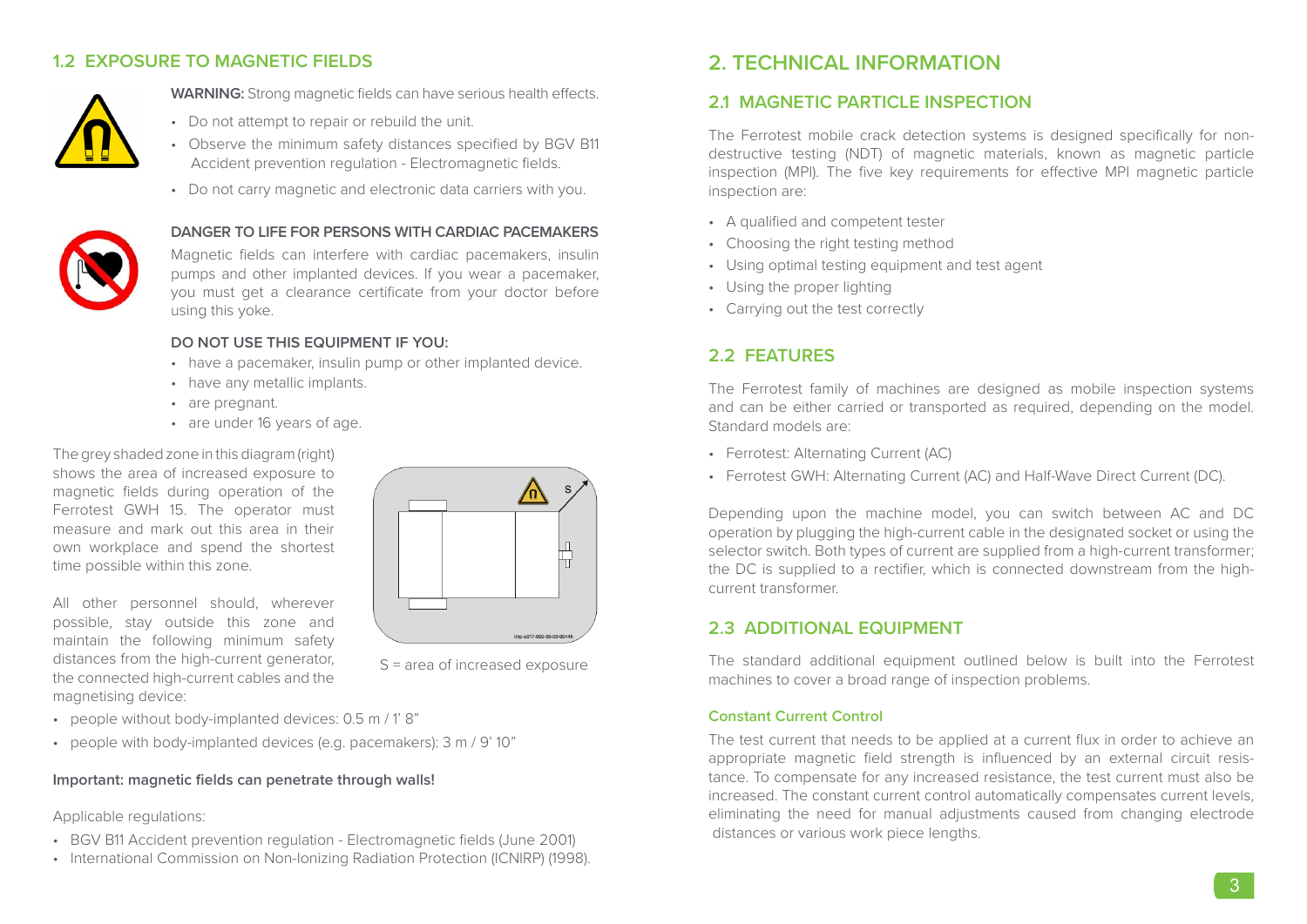#### **Pulsed Magnetisation**

The combination of continuous high current levels with increasingly longer magnetisation periods often leads to a considerable amount of heat buildup in the work piece, which can result in the destruction of the material structure.

Ferrotest machines are equipped with pulse magnetisation, offering a reliable solution to this testing problem. The test current is repeatedly and regularly interrupted, preventing heat buildup when using high current levels. The pulse duration and the pause times are defined via the control board.

If you are using pulsed magnetisation, any test material without residual magnetism will need to be sprayed with test agent and subjected to two additional magnetising pulses before being isnpected.

#### **Demagnetisation**

Depending upon the material being tested, varying amounts of residual magnetism can remain after magnetisation, which may need to be removed by demagnetisation.

Ferrotest machines are capable of automatic demagnetisation. Set the demagnetising field strength equal to the initial magnetising field strength and the machine will electronically reduce the current value to approximately zero.

For demagnetisation following DC magnetisation, Ferrotest units can be fitted with an optional polarity switch.

#### **Ferrotest GWH types:**

GWH 15, 30 and 40: Additional DC output socket. GWH 60, 80 and 100: Electronic change-over switch for AC and DC use. Electronic polarity switch for DC demagnetisation.

# **2.4 ACCESSORIES**

**Special Electrodes** to test sensitive or irregularly shaped work pieces:

- Prods for mounting on handles and for connection to high-current cables.
- Magnetic electrodes for connection to high-current cables.

**Coils:** we offer a variety closed or hinged coils for coil magnetisation.

#### **Handcart for Portable Machines**

Our light-duty, two-wheeled handcart is designed for easy transportation of your Ferrotest unit. The cart has a fixture to wind up and store the high-current cable, and a storage box for testing agents, test objects, etc.

# **3. OPERATION**

# **3.1 OPERATING ELEMENTS**



#### **3.2 INSTALLATION**

- Plug the high-current cables into the sockets on the front of the machine.
- Connect the machine to mains supply.
- Plug the foot switch control cable to the socket on the front of the machine.
- Set main switch to ON position.

IMPORTANT: permitted voltage fluctuation for the safe operation of this device is  $+10%$ 

See the detailed safety instructions in section 1.1, as incorrect use of this device can be hazardous.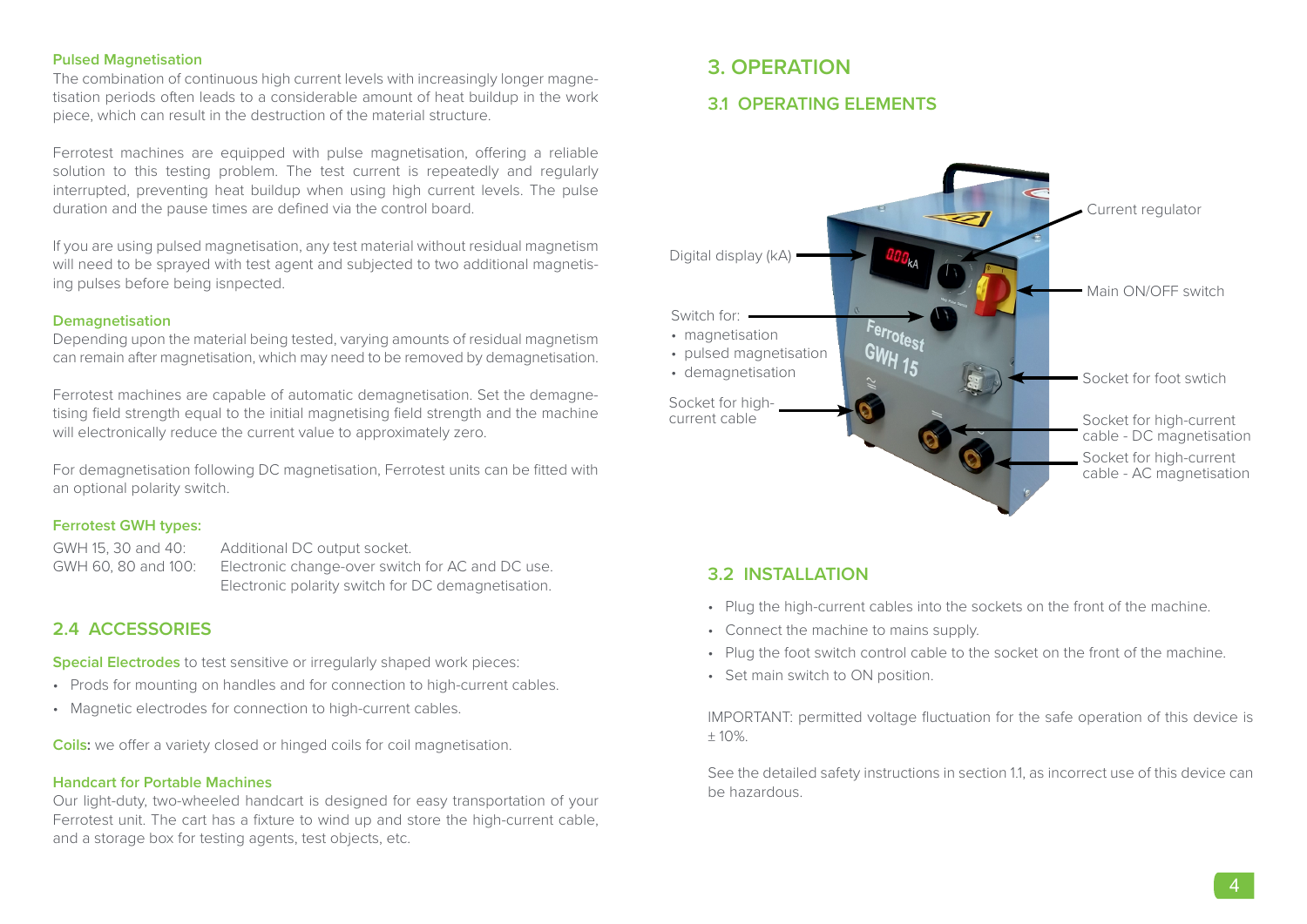# **3.3 TEST PROCEDURE**

- Attach electrodes or high-current cables to the object being tested, or to the test bench
- Select the current type (AC or DC)
- Insert the high-current cable into the corresponding socket.
- Switch the machine on.
- Select the magnetisation method (continuous or pulsed) using the selector switch.
- Set the magnetisation strength using the potentiometer.
- Start magnetisation using the foot switch (magnetisation continues as long as the foot switch is depressed).
- Spray the test piece with a liquid test agent and ensure it remains coated for the duration of the magnetisation process.
- Visually inspect the test piece.

NOTE: Also see section 3.5: Important Information about the test procedure.

# **3.4 DEMAGNETISATION**

Depending upon the material being tested, varying amounts of residual magnetism can remain after magnetisation, which may need to be removed by demagnetisation.

For demagnetisation to occur, the alternating field amplitude has to steadily decrease towards zero. The demagnetising field strength must be equal to the initial magnetising field strength. The field strength of the test piece can be decreased electrically by reducing the magnetic field, or mechanically by slowly removing the work piece from a field-filled space (e.g. a demagnetisation coil).

#### **Automatic Demagnetisation**

The Ferrotest machines are capable of automatic demagnetisation. Set the magnetising current equal to the initial magnetising current and the machine will electronically reduce this maximum current value to approximately zero.

Procedure:

- Attach electrodes to test object.
- Select current type AC.
- Set selector switch to position 3: Demagnetisation.
- Start demagnetioation by pressing the foot switch.

#### **After DC Demagnetisation**

DC magnetisation forms a static magnetic field whose polarity cannot be changed. This means that, following DC magnetisation, many polarity-changing steps must be performed in order to achieve demagnetisation.

Procedure:

- Change polarity by plugging the high-current cable into another socket on the machine.
- Using the potentionmeter, reduce the current strength to the same level as the initial magnetisation current strength.
- Press the foot switch.
- Repeat the steps above until the residual magnetisation is as small as possible.
- Reduce the remaining residual magnetism using AC.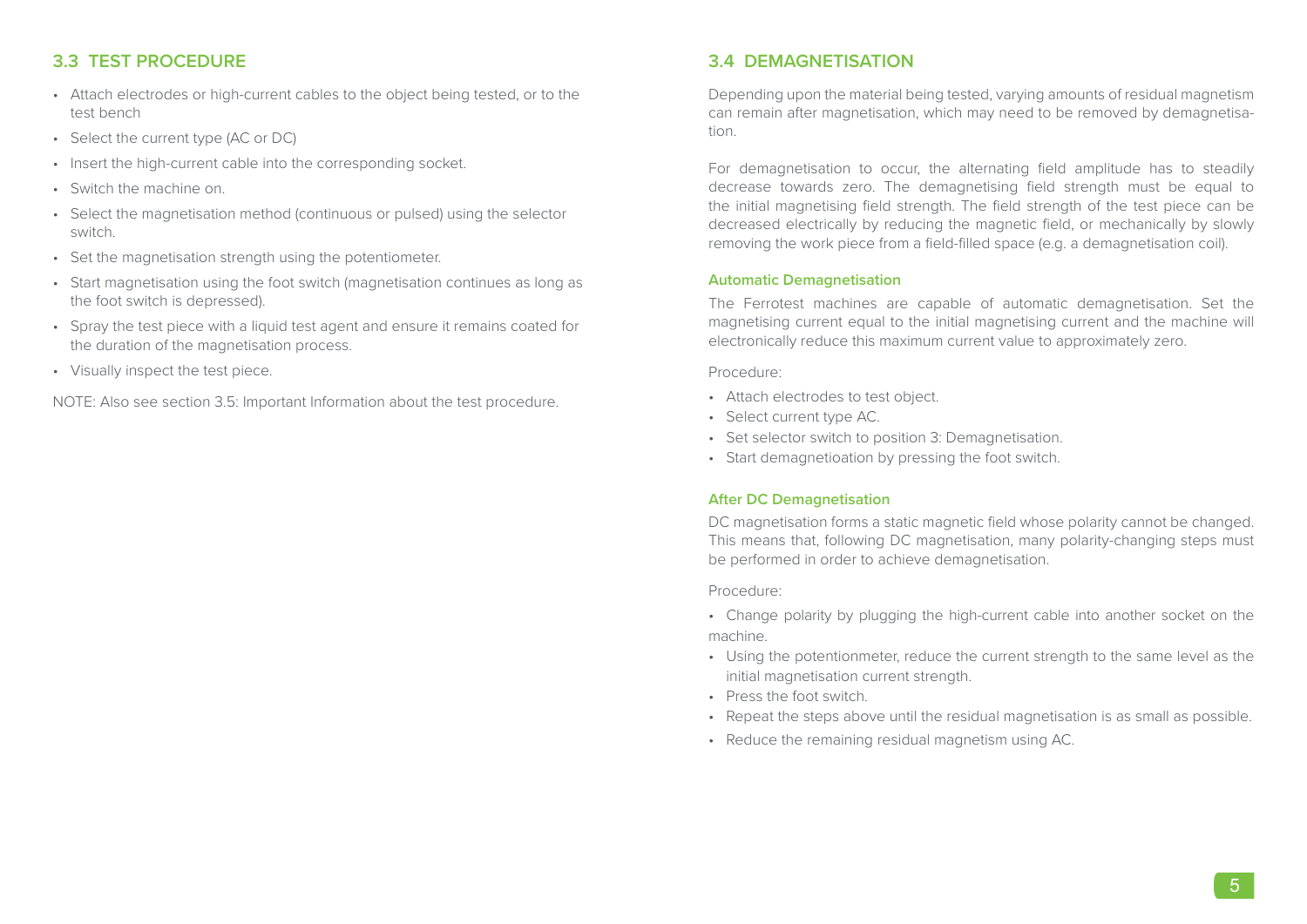# **3.5 IMPORTANT INFORMATION ABOUT THE TEST PROCEDURE**

Current flux inspection often requires the conduction of high-current levels through electrodes. When using this inspection method, make sure that the electrode contacts are securely attached to the test areas of the work piece before switching on the testing current.

#### **Important:**

Turn off the testing current before placing an electrode on the test piece. Placing (or removing) an electrode carrying high-current onto the test piece can cause sparking, resulting in the pitting and hardening of the contact surface. Contact surfaces must be smooth, polished bare metal.

When operating with high-current, the use of unsuitable electrodes or contact surfaces that are too small can cause burning. If necessary, carry out a test before starting the inspection procedure to prevent damage to the test object.

Electrodes carrying high-current use a great deal of power, which places extreme requirements on both the machine and the mains supply. This high power consumption can damage the control electronics of the device.

The magnetisation must continue approximately 2 seconds longer than the test agent spraying time. This extra time insures that the defect indications are not be erased and is especially important when testing soft magnetic materials or using AC magnetisation (also see section 3.6: Residual Magnetism).

. The optimal field strength is an important aspect of MPI testing. Current levels must be individually adjusted for each test object using the potentiometer.

Optimal field strength can also be determined by using one of our test objects or measuring equipment; see our website for the complete range.

If the machine is equipped with a mechanical high-current selection switch, make sure that the star grip is securely tightened after switching on the power!

#### **3.6 RESIDUAL MAGNETISM**

Testing for residual magnetism requires hard magnetic materials and the use of direct current (DC). Ferrotest GWH and Ferrotest GWV machines are equipped with a DC power source, amking them ideal for this method of testing.

Hard magnetic materials (as opposed to soft magnetic materials) retain a high magnetic induction, which makes it possible to detect indications of cracks/flaws for a considerable time after the magnetisiation process.

As a rule, this testing method can be applied to steel containing more than approx. 0.2% carbon. This lower limit varies according to the non-magnetic alloy content of the steel.

It is not possible to reliably test for magnetic induction using AC. The continuous polarity reversal at 50 Hz AC creates periodic phases that demagnetise the test object. Switching off the magnetisation during one of these phases will eliminate any residual magnetic induction, resulting in the loss of stray fields necessary for indicating flaws.

# **4. MAINTENANCE**

The Ferrotest GWH 15 is constructed from maintenance-free components. However, we recommend you check and clean the unit after approximately 40 working hours.

- Check the power cable. Never operate the machine with a damaged cable.
- The contact surfaces of the high-current connectors, cables and conducting elements in the switch (if installed) should be occasionally cleaned with abrasive paper. This removes corrosion and reduces electrical resistance to aminimum.



#### **DANGER OF ELECTROCUTION**

The unit has no splashproof protection; do NOT clean with water. Repairs to the electrical system of the appliance should only be carried out by qualified personnel.

Unplug the power cable before opening the machine.

#### **Malfunction Information**

The transformer and rectifier are protected by a thermal automatic circuit-breaker, which resets itself automatically after an interruption.

#### **Transport and storage**

During transport and storage, take care that the machine is not dropped and is protected from strong vibrations, either of which can damage the unit's electronics.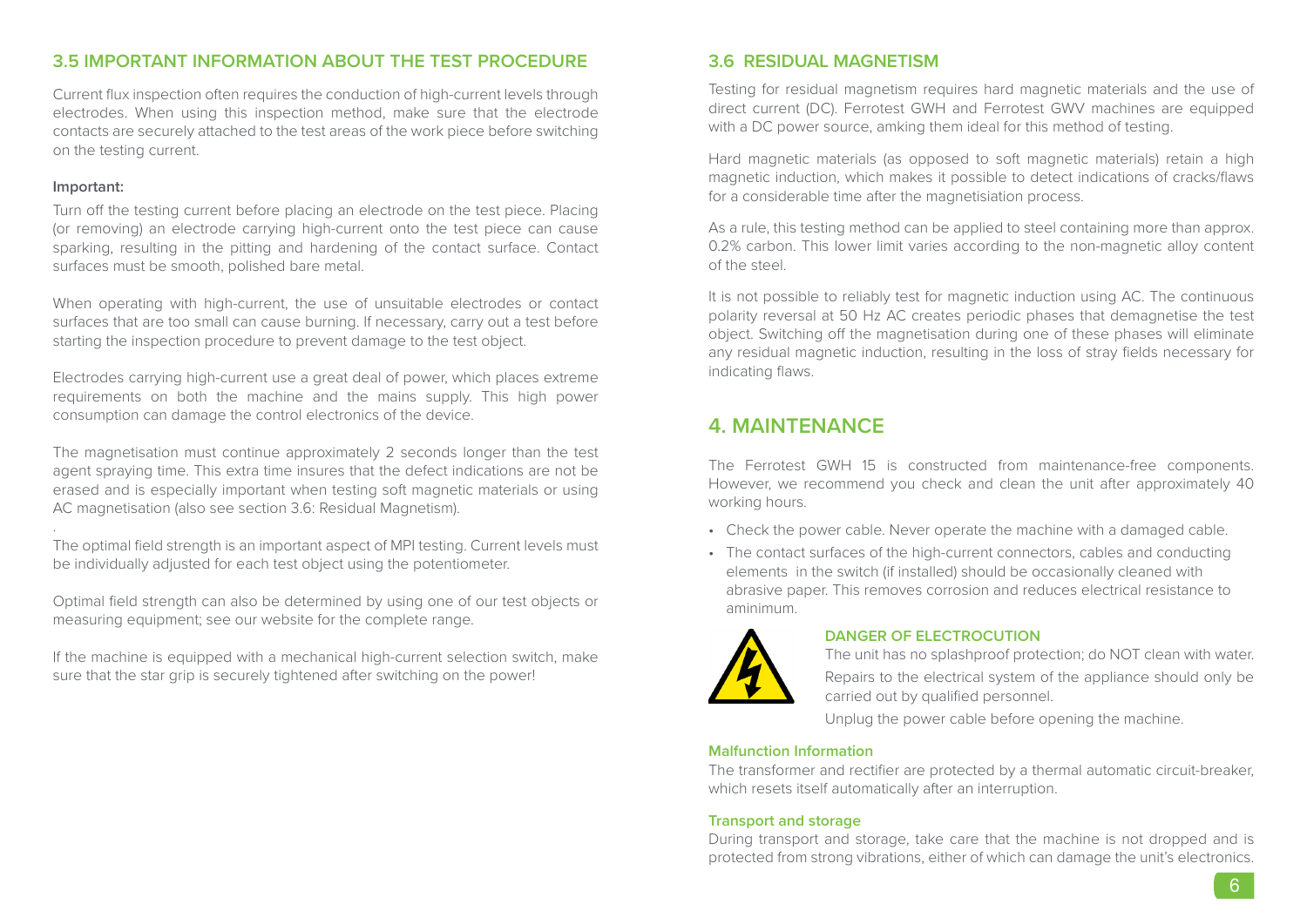# **TECHNICAL DATA**

| Machine type                                                                                             | Ferrotest GWH 15 (400 V)    |  |
|----------------------------------------------------------------------------------------------------------|-----------------------------|--|
| Part number                                                                                              | 06215-116954                |  |
| Max. test current measured via high-current cable, external circuit, 5 m:                                |                             |  |
| Effective AC / DC                                                                                        | 1050 A / 950 A              |  |
| Peak AC/DC                                                                                               | 1500 A / 1900 A             |  |
| Short circuit current $I_k$ approx.                                                                      | 7800 A                      |  |
| Test current adjustment                                                                                  | infinitely variable         |  |
| <b>Oeprating data</b>                                                                                    |                             |  |
| Mains connection                                                                                         | 400 V *                     |  |
| Frequency                                                                                                | 50 Hz *                     |  |
| Power input                                                                                              | ca. 8.8 kVA **              |  |
| Open circuit voltage                                                                                     | 4.5 V                       |  |
| Control voltage                                                                                          | 12V                         |  |
| Duty cycle (intermittent) operating time (relative)<br>(relative to 10 secs and 50% of effective output) | 30 %                        |  |
| Duty cycle (intermittent) operating time (absolute)<br>(relative to 10 secs and 50% of effective output) | 3 secs ON and<br>7 secs OFF |  |
| High-current cable length                                                                                | $2 \times 2.5$ m            |  |
| Cross section                                                                                            | $95 \text{ mm}^2$           |  |
| <b>Dimensions/Weight</b>                                                                                 |                             |  |
| Width                                                                                                    | 290 mm                      |  |
| Height (with handle)                                                                                     | 395 mm                      |  |
| Depth                                                                                                    | 455 mm                      |  |
| Weight (without high-current cables) approx.                                                             | 33 kg                       |  |

\* Standard version

\*\* See information plate on the machine

# **EC/EU DECLARATION OF CONFORMITY FOR TIEDE STANDARD SMALL DEVICES**

CE We hereby declare that this equipment complies with the following EU Directives. The device has been tested and approved. Any modification made to the device without our written consent will invalidate this declaration.

#### **Applicable EC/EU Directives:**

Low Voltage Directive (LVD) 2014/35/EU Electromagnetic Compatibility (EMC) Directive 2014/30/EU

**Equipment type:** Serial number:

**Equipment model:** High current generator<br> **Equipment type:** Ferrotest GWH 15

**Applied harmonised standards:**  EN 60204-1:2014, DIN EN ISO 9934-3:2015

**Other applicable standards and specifications:**  DIN VDE 0100-410:2007, DIN VDE 0100-540:2012

**Authorised person for documentation:**  Mr. Georg Koch, Quality Management Officer

#### **Address:**

Magnaflux GmbH, Bahnhofstr. 94-98, D-73457 Essingen, Germany

# Person responsible: Signature:

**Date:** 12.07.2016

Sales/Design Manager Mr. Silvio Georgi